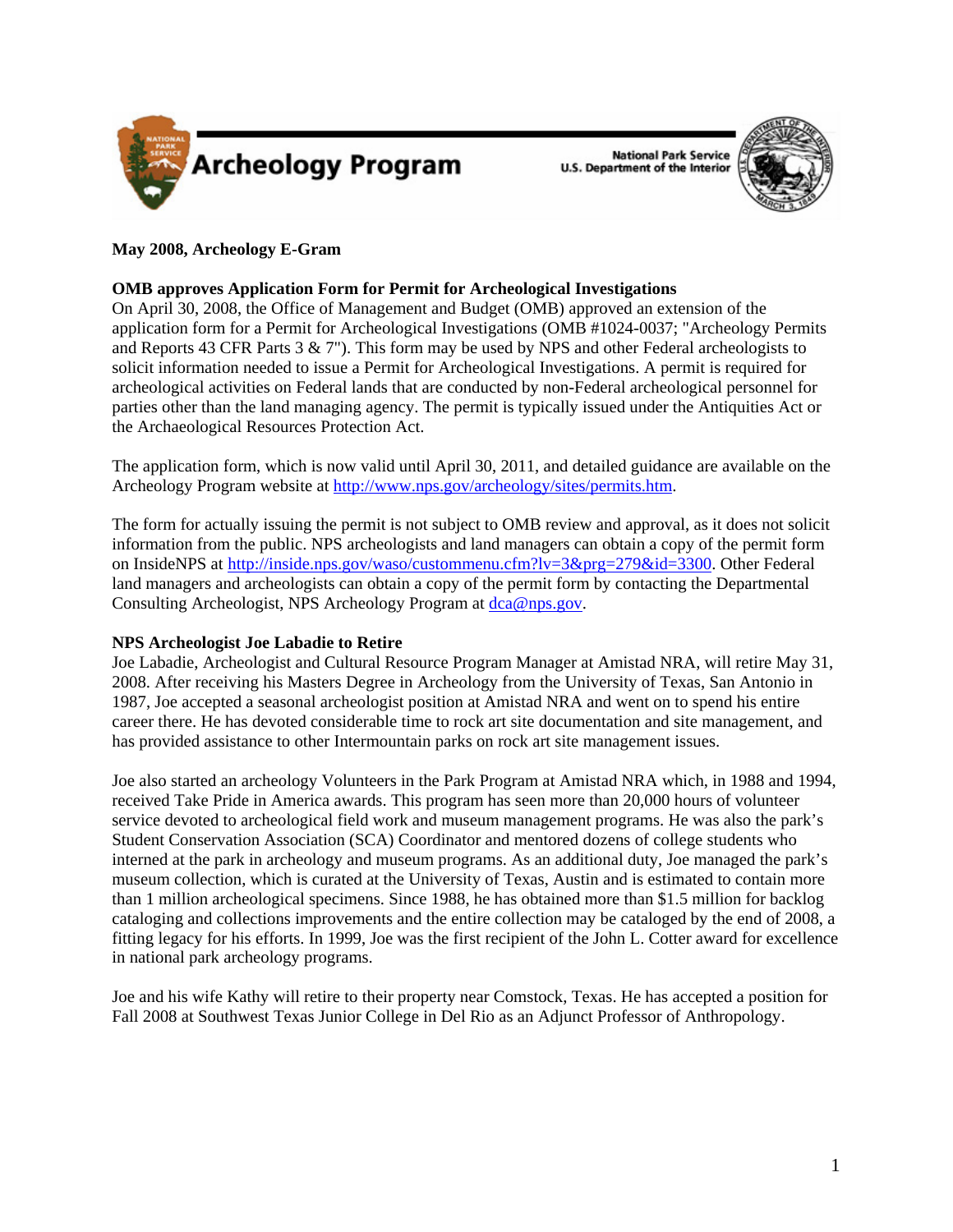## **Archeology Day at Kingsley Plantation, Timucuan Ecological and Historic Preserve**

Timucuan Ecological and Historic Preserve is hosting an Archeology day at its Kingsley Plantation Unit. Archeologists from the University of Florida, Anthropology Department are completing a six week field school at Kingsley Plantation during May and June 2008. The public is invited to visit the excavations during Archaeology Day on Saturday, June 14, 2008. Visitors will see archeologists at work in two areas of the plantation – the slave quarters and near the main house.

Kingsley Plantation is a 60-acre unit of the 46,000-acre NPS Timucuan Ecological and Historic Preserve in Jacksonville, Florida. It is named for Zephaniah Kingsley who, with his African wife, Anna, owned and operated a 1,000-acre plantation there during the first half of the nineteenth century. Today, the public can visit the grounds, which include the oldest standing plantation house in Florida, the kitchen, barn, and waterfront. The still-standing remains of 25 slave cabins offer graphic evidence of enslaved living quarters and daily life experiences.

New exhibit panels will be unveiled at the Kingsley Plantation slave quarters. **"**African Identity and Archaeology at Kingsley Plantation" highlight the findings of the archeological field schools over the past few years and emphasize what archeology can tell us about aspects of African identity that were maintained among the enslaved people who were forced to toil at the plantation. The panels were created through a partnership with the Florida Public Archaeology Network, Flagler College, University of Florida, and the NPS.

Sponsored by the NPS, Florida Public Archaeology Network, and the University of Florida's Department of Anthropology, this event is free and open to the public. Visitors can learn more about the tools and process of archeology, and view historical photographs of Kingsley Plantation that help archeologist plan their work at the site. The Archaeology Network will present a table of information and artifacts about archeology in northeast Florida.

For more information about Timucuan Ecological and Historic Preserve and Kingsley Plantation, go to [http://www.nps.gov/timu.](http://www.nps.gov/timu)

# **Nominations Sought for 9th Annual Appleman-Judd-Lewis Award**

Nominations are being solicited for the NPS Director's 2007 Appleman-Judd-Lewis Awards for Excellence in Cultural Resource Stewardship by Superintendents; Cultural Resource Stewardship through Maintenance; and Cultural Resource Management. These annual national awards recognize excellence in the field of cultural resource stewardship and management by current, full-time NPS employees. This year two awards have been added to recognize Superintendents and facility maintenance specialists.

Winners of regional Appleman-Judd-Lewis awards are eligible for national awards. Recipients of the national awards will each receive an engraved award and \$2,500 at a special ceremony. All nominations must be sent to the appropriate regional program manager for regional review and selection of regional winners.

This award was originally established in 1970 to honor Roy E. Appleman, a highly respected historian who entered NPS employ in 1935 and retired as Chief of the Washington Office Branch of Park History Studies in 1970. In 1979, Henry A. Judd's name was added to the award upon his retirement as Chief Historical Architect, to recognize his long-term efforts to preserve park historic structures. In 2006, Ralph H. Lewis' name was added to honor and commemorate his pioneering contributions to NPS museum management and to the museum profession at large.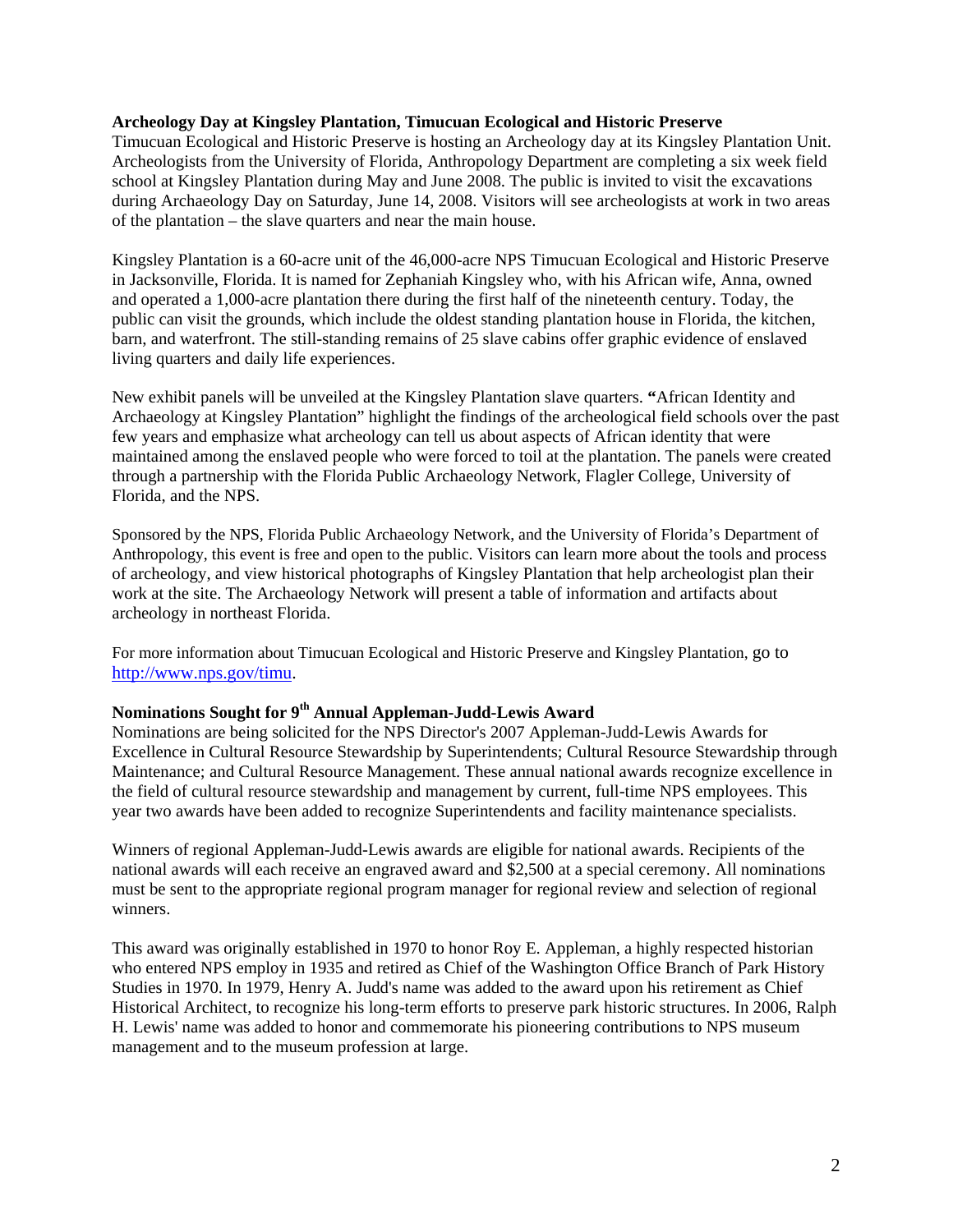## **New Heritage Areas Created**

With the signing by the President of Public Law 110-229 (S. 2739, Consolidated Natural Resources Act of 2008), three new Heritage areas were created.

#### *Journey Through Hallowed Ground National Heritage Area*

This heritage area recognizes cultural, historic, and scenic resources within the region that generally follows the Old Carolina Road (Rt. 15/231) from Gettysburg, Pennsylvania, through Maryland, to Monticello in Albemarle County, VA. The region holds nine Presidential homes: Monroe's Ash Lawn-Highland and Oak Hill, Kennedy's Country Home, Camp Hoover, Eisenhower NHS, Taylor's Montebello, Jefferson's Monticello, Madison's Montpelier, Roosevelt's Pine Knot, and Camp David; 73 National Historic Districts, the largest collection of Civil War Battlefields; significant sites from the French and Indian War, the Revolutionary War and the War of 1812; 15 historic Main Street communities; and numerous scenic roads, rivers and landscapes.

#### *Niagara Falls National Heritage Area*

The heritage area stretches along the Niagara River from Wheatfield to Lake Ontario and includes the city of Niagara Falls, the villages of Youngstown and Lewiston, and all land and water lying within the boundaries. "Millions of families travel to Niagara Falls every year to take in the awe-inspiring natural phenomenon that is right in our own backyards," said Rep. Louise M. Slaughter, who introduced the original legislation creating the heritage area. "The Niagara Falls National Heritage Area Act gives the falls the prominent distinction that one of the seven wonders of the world deserves."

#### *Abraham Lincoln National Heritage Area*

The purpose of the Lincoln National Heritage Area is to recognize and interpret the distinctive role the region played in shaping the man who would become the 16th President of the United States, and how Abraham Lincoln's life left its traces in the stories, folklore, buildings, streetscapes, and landscapes of the region. This heritage area encompasses a 42-county section of central Illinois where Lincoln lived and worked before becoming President.

Minidoka Internment National Monument has been redesignated and is now Minidoka Internment National Historic Site. The number of National Monuments is now 73, and the number of National Historic Sites is 80. Bainbridge Island Internment Camp was added as part of Minidoka NHS. No new units were established, however, and the total number of units in the National Park System remains 391.

To read the entire law, go to Library of Congress web site at [http://thomas.loc.gov.](http://thomas.loc.gov)

#### **Pre-proposals Solicited for DoD Legacy Program Grant**

The Legacy Program seeks potential projects in which the Department of Defense (DoD) can invest to support military mission needs and improve the management of natural and cultural resources and has announced solicitation of Pre-proposals for FY 2009 funding. The cultural resources-focused Areas of Emphasis have been extensively modified from previous years to reflect new program directions: *Economics of Historic Preservation Cultural Resources Data Management Communication, Partnerships, and Public Awareness Context and Model Development* 

Proposals that integrate natural and cultural resources with military readiness requirements will receive particular attention. All pre-proposals are due to the DoD Legacy Office by September 5, 2008. Only proposals submitted via the Legacy Tracker website <www.dodlegacy.org> and coordinated with appropriate installation and headquarters personnel will be eligible for funding.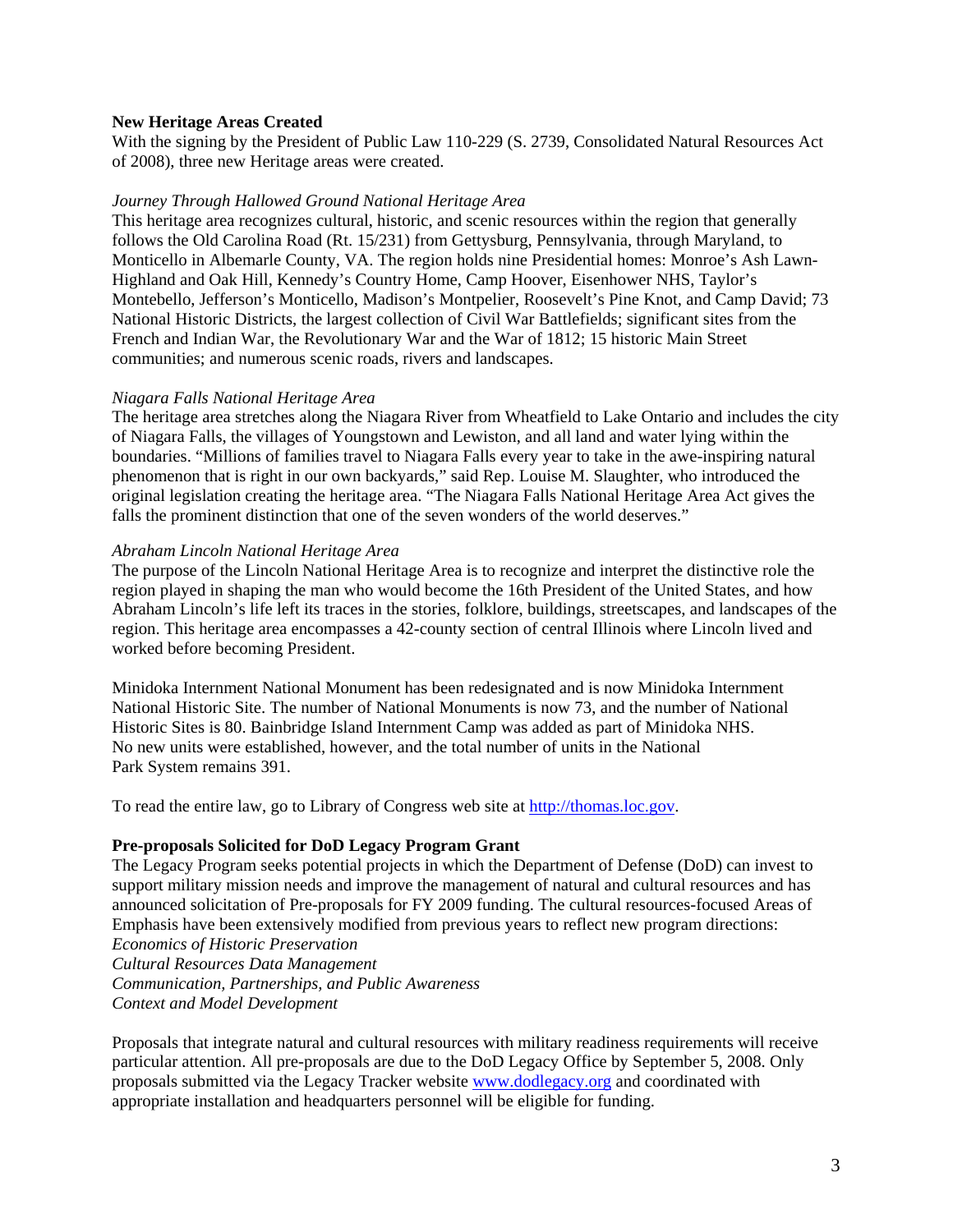Visit the guidelines page on the Legacy Tracker [\(www.dodlegacy.org/legacy/intro/guidelines.aspx](www.dodlegacy.org/legacy/intro/guidelines.aspx)) for updated guidance on the proposal process and requirements for Legacy-funded projects.

Contact: Hillori Schenker (703-604-1724)

## **George B. Hartzog, Jr. Award to Richard Sellars**

The Coalition of National Park Service Retirees presented the George B. Hartzog Jr. Award to Richard Sellars for his unparalleled contributions to understanding and advancing the cause of NPS natural resource management, and for his contributions to NPS and cultural resource management history. Sellars, over a 35-year career, made vital contributions to knowledge and understanding of the historical development of and contemporary issues in historic preservation and resource management in the NPS.

Read a profile about Dr. Sellars' career in the February 2008 Archeology E-Gram.

## **Archeology E-Gram to Launch New Series**

Although you may not have noticed any particular patterns, the Archeology E-Gram has recently run two series of news items around a particular theme. One theme, which is still on-going, is national monument centennials. The monuments were all established through the Antiquities Act of 1906. Since the Antiquities Act Centennial in June 2006, the Archeology E-Gram has featured profiles of 11 national monuments (Devil's Tower (September 2006); Chaco Canyon (March 2007); Lassen Volcanic and Cinder Cone (April 2007); Gila Cliff Dwellers (October 2007); Tonto (November 2007) Muir Woods, Grand Canyon, and Pinnacles (December 2007); Jewel Cave (January 2008); Natural Bridges (March 2008)). Profiles of three other national monuments that were not featured in the Archeology E-Gram (El Morro, Montezuma Castle, and Petrified Forest) are available on the NPS Archeology Program web site at <http://www.nps.gov/archeology/sites/Antiquities/accomplishments.htm>. The next national monument profile, for Tumacacori, will appear in the August 2008 E-Gram.

The second theme focused on archeological educational resources on NPS web sites. Besides the Archeology Program web site, resources for teaching about archeology can be found on the NPS History Program web site (June 2007); the HABS/HAER/HALS web site (July 2007); the National Register of Historic Places web site (September, December 2007) and the Museum Management Program web site (October 2007).

Next month, the Archeology E-Gram will begin a series on funding sources for archeological projects, sharing information about strategies that NPS archeologists have used to secure money and resources to carry out projects in centers and parks. We hope that this information will be useful and inspiring. To launch this series, NPS Archeologist Jeff Rasic shares his efforts to obtain funding to archive research papers of Jack Campbell in *Projects in Parks* below. Campbell worked for many years in Gates of the Arctic National Park, and his field records were an important park resource.

# **Projects in Parks: Archiving Archeological Records in Gates of the Arctic National Park and Preserve**

by Jeff Rasic and Karen Mudar

Does your park or center have archeological records in need of archiving, either in the park's keeping or with archeologists who have worked in the park? Jeff Rasic realized that significant resources would be lost if Jack Campbell's field records were not made available to the NPS when Campbell retired. Jeff was successful in obtaining funding from the Wenner-Gren Foundation to organize and transport Campbell's records, thus saving valuable records about archeology and ethnography at Gates of the Arctic National Park and Preserve.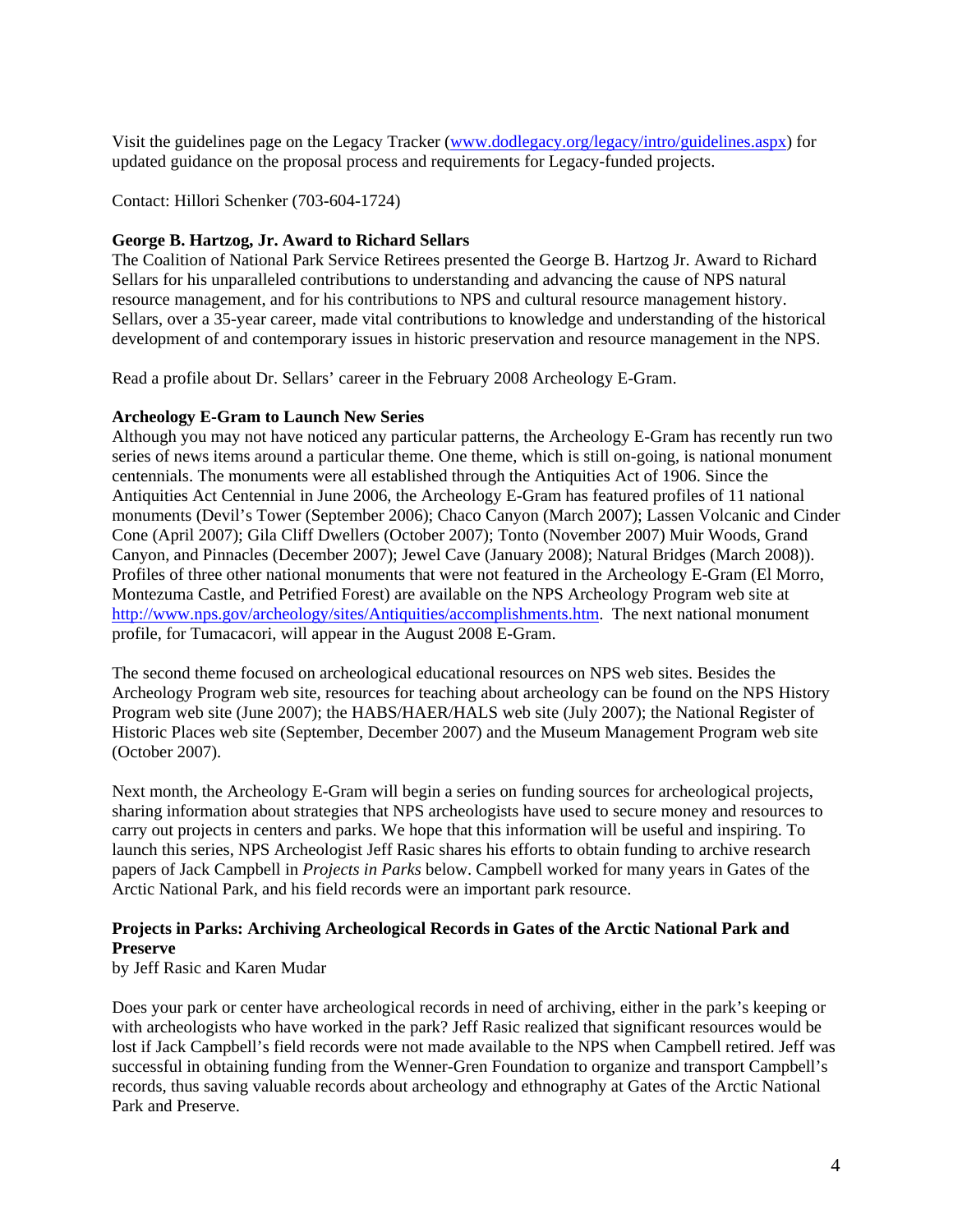## **Introduction**

A researcher's field records are an essential source of information. They provide context for decisions concerning the research. They are a continued source of information, as not all the contents of field notes are ever published. Over time, the field records can be windows opening onto people and conversations in the past, and give the reader a better sense of meaning and connection to a place.

The field records of archeologists and ethnographers in our national parks are important resources that should be protected. Field records, however, often get overlooked as cultural resource assets. They are often considered personal property, and remain in possession of the researcher unless park personnel make a concerted effort to secure copies.

John Campbell worked for almost 30 years with Alaska Native people who lived on lands that became Gates of the Arctic National Park and Preserve. His field records document an extraordinary time for the Nunamiut Iñupiat, whose life style was shifting from seasonal settlements to fixed habitations at Anaktuvuk Pass. When he retired in 1991, Campbell had a significant body of papers that documented the history of people within the park. Even though his work pre-dated park formation, these papers were an important cultural resource for Gates of the Arctic National Park and Preserve.

The following report discusses the efforts of a park archeologist, Jeff Rasic, to secure the papers. With dedication and perseverance, Jeff was able to successfully apply for funding from the Wenner-Gren Foundation to prepare the papers for accession as an NPS collection.

## **John Campbell and the Gates of the Arctic National Park and Preserve**

Gates of the Arctic National Park and Preserve lies just north of, and is entirely within, the Arctic Circle. The park consists primarily of portions of the Brooks Range of mountains and covers 13,238 square miles. It was first protected as a national monument in 1978, before becoming a national park and preserve in 1980 with passage of the Alaska National Interest Lands Conservation Act (ANILCA). The area is part of the ancestral lands of the Nunamiut Iñupiat people, who are permanently settled at the village of Anaktuvuk Pass, within the exterior boundaries of the park. John Campbell, an anthropologist, focused in-depth research on the history and prehistory of northern Alaska and the Nunamiut Iñupiat residents of Anaktuvuk Pass around the time that they abandoned seasonal settlements for permanent houses.

Campbell specialized in the archeology and ethnography of the North American Arctic and Subarctic. He received his Ph.D. in Anthropology from Yale in 1962 and subsequently held positions at the University of New Mexico, George Washington University, and Smithsonian Institution. Between 1964 and 1992 Dr. Campbell was a faculty member at the University of New Mexico, where he served terms as the director of the Maxwell Museum of Anthropology and chair of the Department of Anthropology. His professional service included positions as Assistant Editor for *American Antiquity* and on the Board of Governors for the Arctic Institute of North America.

Through archeological investigations beginning in the 1950s, Campbell developed a cultural-historical framework for northern Alaska prehistory that still serves as a major reference today. He applied an ecological perspective to understanding cultural adaptations in the Arctic, and developed extensive knowledge of northern plants and animals, an area in which he also published and made scholarly contributions. Dr. Campbell derived innovative insights about prehistoric land use and settlement systems from his ethnographic observations of Nunamiut hunters, and in doing so made valuable contributions to the specialty of ethnoarcheology.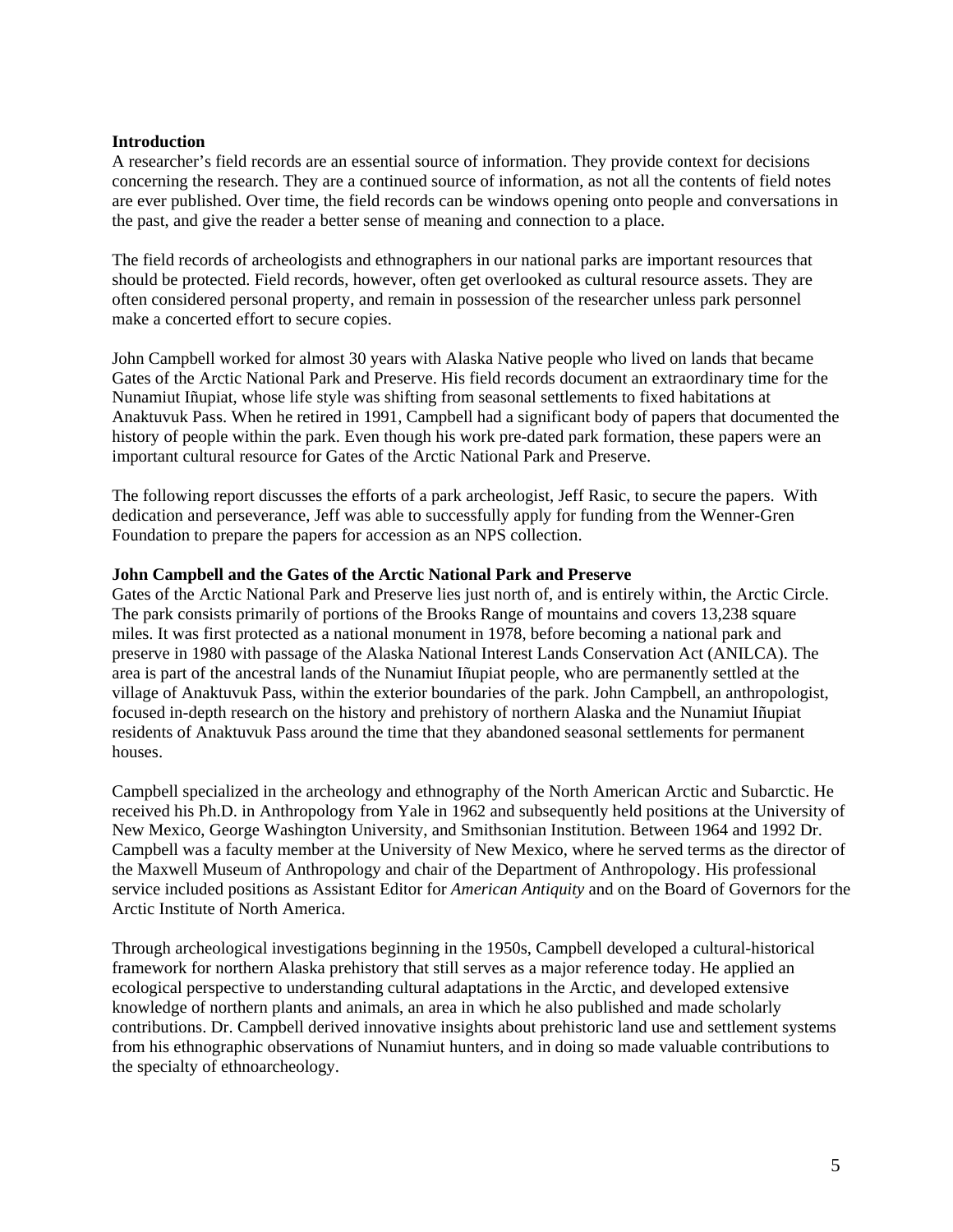Campbell's ethnographic work also documents a unique time in Nunamiut history, since they had recently settled into village life but still engaged in a mobile lifestyle with a heavy reliance on hunting and wild foods. Campbell worked with Nunamiut elders, and particularly closely with the prominent Nunamiut leader, Simon Paneak, to record traditional stories, technological knowledge, and geographic place names. A portion of this information was subsequently published, but much remained in raw form among his personal papers. They comprise a comprehensive record of Northern ethnography, archeology, and natural history research from the 1950s to the 1990s, with particular emphasis on the period between 1956 and 1970.

# **Scope of the Project**

Campbell's papers totaled approximately 25 linear feet and contained primary data as well as correspondence and other documents that provide a historical record of professional practice and personalities through the second half of the twentieth century. He was a meticulous record keeper (for example, he often saved copies of both the correspondence he wrote and that which he received) and the materials were in good condition. They did not, however, meet archival standards required for long term preservation. Documents contained staples and other fasteners, maps were tightly folded, and many photos were loose within large envelopes. Furthermore, the papers were only partially organized, and documents of various kinds and from different projects were interspersed. Finally, the collection lacked adequate documentation and contextual information. For example, there were numerous personal notes and correspondence that lack author's full names and other key details.

Basic categories of materials included:

- Journals and field notes related to archeology, ethnography, and natural history of northern Alaska, the Copper River basin (interior Alaska), and southern Yukon Territory.
- Photographs that include approximately 2000 color slides of archeological and ethnographic field work in Alaska, Canada, and the western U.S.
- Maps (approximately 40) of archeological field surveys, historic data on bird and game populations, and maps annotated with traditional place names.
- Unpublished manuscripts including archeological site and survey reports, travelogues, and essays on ethnographic topics.

Campbell retired in 1991, and it was clear to park archeologist Jeff Rasic that his papers constituted significant cultural resources for Gates of the Arctic National Park and Preserve, but how and where to archive them? The first step was to assess the needs for the collection. It was quickly decided that the papers should be stored at the NPS archival facility in Fairbanks, Alaska. This facility, built in 2006, houses museum collections for the park. It was an appropriate repository for the collection as it was located in central Alaska, close to the homeland of the Nunamiut people with which Dr. Campbell collaborated and was the setting for much of his archeological field work. The papers were, however, stored in Albuquerque, NM.

Funds were needed for a professional archivist and one or more assistants to work with Campbell to organize the materials and stabilize papers and other media in archival-quality containers. An estimated budget was about \$14,880, half targeted toward an assistant's salary, a quarter to the archivist's salary, and the remainder to travel, shipping, and supplies. In order to obtain the funding, Jeff turned to the Wenner-Gren Foundation, Historical Archives Program.

## **The Wenner-Gren Foundation**

The Wenner-Gren Foundation for Anthropological Research, Inc. is a private foundation dedicated to the advancement of anthropology throughout the world. Through programs of funding for research projects,